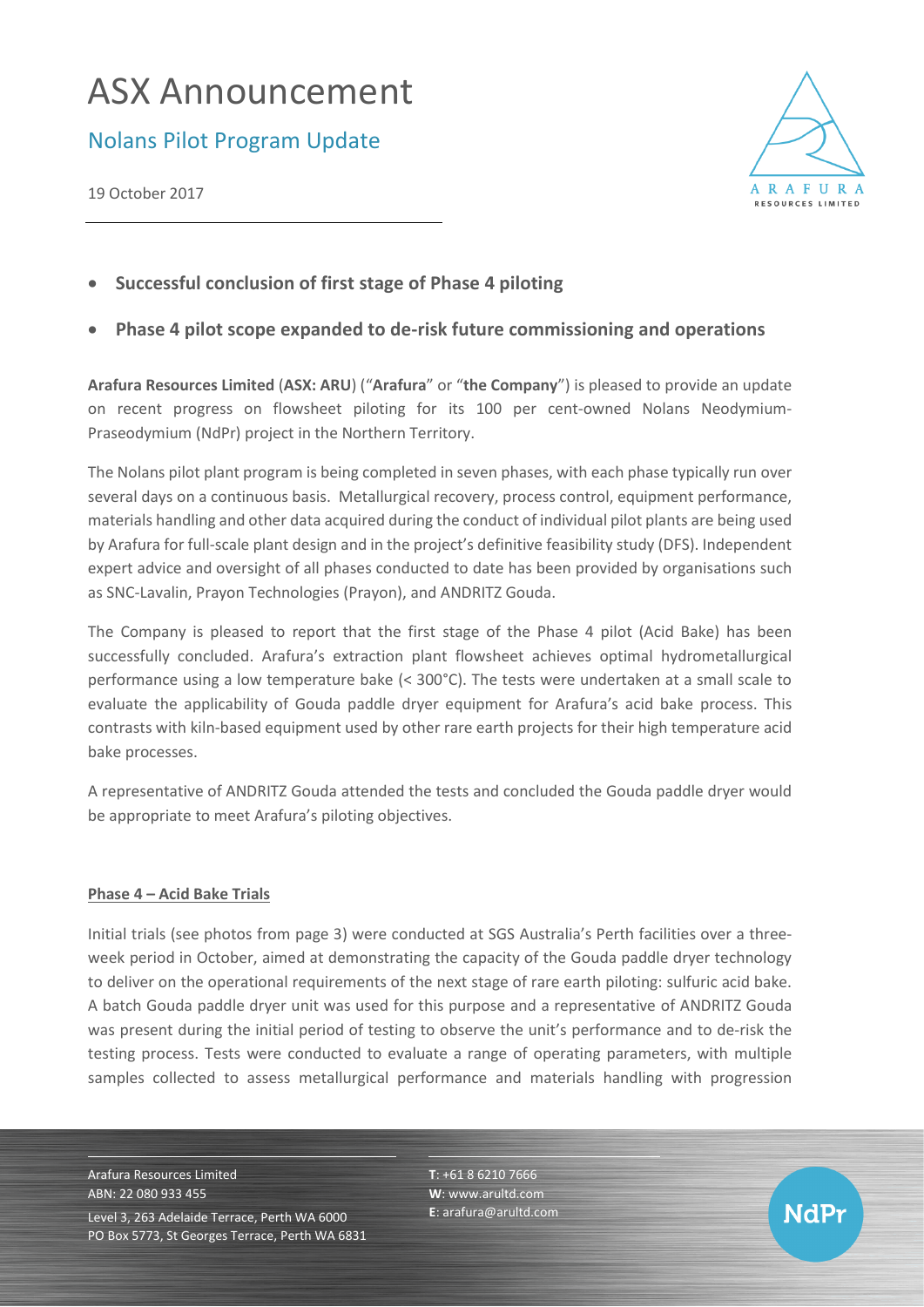#### **Nolans Pilot Program Update**



through the baking process. Based on the operational performance of the unit, ANDRITZ Gouda has expressed confidence that the Gouda paddle dryer technology in that particular configuration is appropriate for demonstrating the acid bake function.

These trials consumed around 100 kilograms of NdPr-rich pre-leach residue (PLR) generated during the Phase 2 pilot program.

Whilst confident in the success of the acid bake trials, the Company believes it to be prudent to expand the scope of Phase 4 piloting to:

- Gather further operational and design data;
- Provide the opportunity to test alternative equipment to diversify supplier reliance; and
- De-risk future commissioning and operation of the extraction plant flowsheet.

The Company now intends to demonstrate this process at a larger scale which will consume all of the PLR (two tonnes) that was produced in the Phase 3 pilot (Bulk Pre-Leach). Phase 4 piloting is now expected to be completed in the first quarter of next year. A final investment decision (FID) on the Nolans project is anticipated by the end of 2018 (Figure 1).



**Figure 1: Nolans Pilot Program Timeline**

#### **Confirmatory Test for Phases 2 and 3 (Phosphate Extraction and Bulk Pre-Leach)**

On completion of the Phase 2 pilot plant (Phosphate Extraction), a sample of dilute phosphoric acid was shipped to Prayon in Belgium to pilot the final step in producing merchant grade phosphoric acid (MGA). This pilot resulted in a good quality MGA product that is suitable for the production of higher grade fertilizers such as diammonium phosphate (DAP).

In addition, a small pilot of the phosphoric acid regeneration circuit (Phase 3) was conducted at SGS Australia's Perth facilities to revisit the deportment of rare earths to gypsum waste. This pilot work was successful in demonstrating a 24% reduction in the overall TREO (total rare earth oxide) losses to gypsum relative to the previous guidance of 4% *(refer to ASX announcement 10 July 2017)*.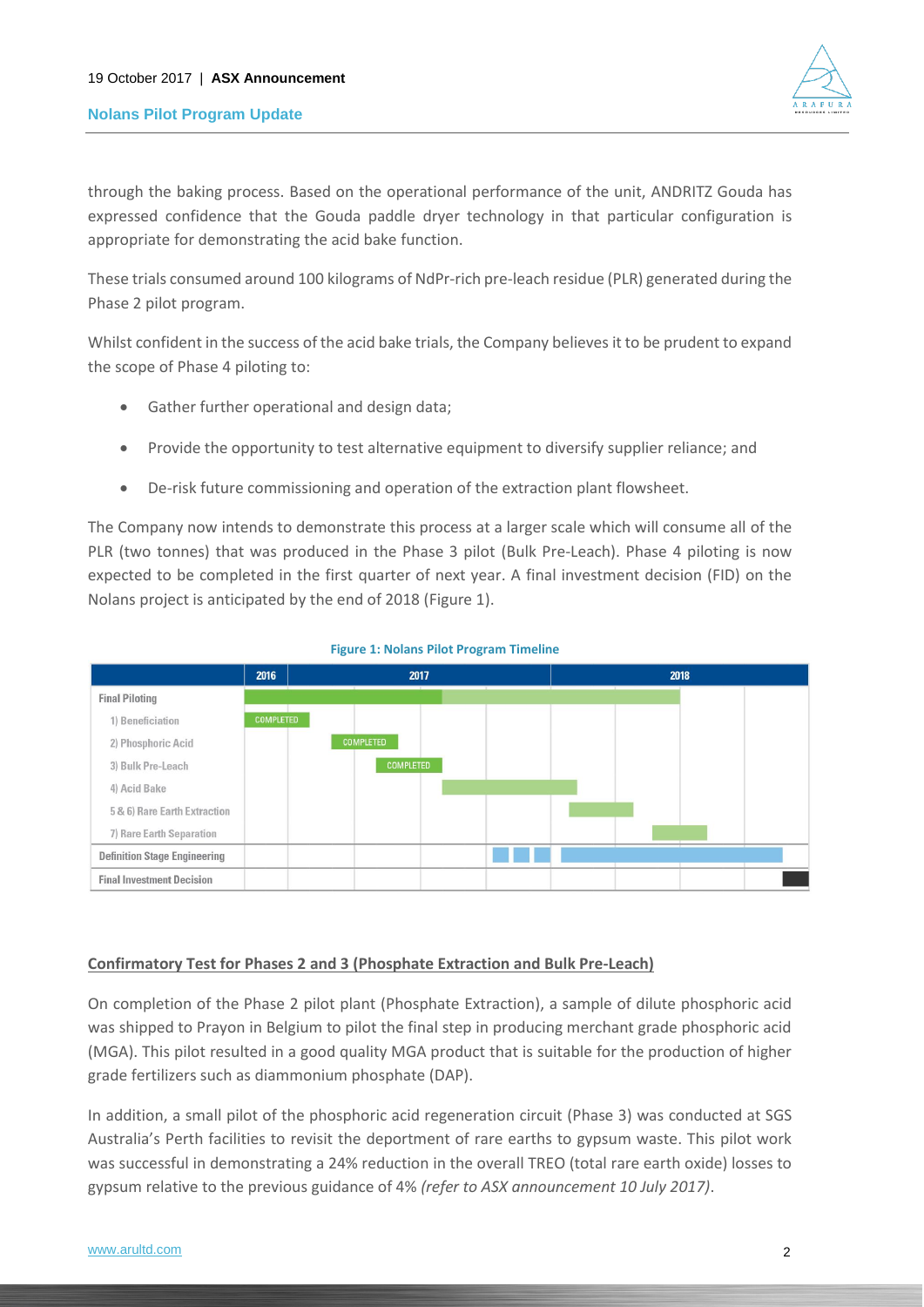**Nolans Pilot Program Update**



- ENDS -

### For further information contact: Media enquiries:

Gavin Lockyer **Luke Formestal** 

Managing Director **Media and Capital Partners** Media and Capital Partners T: +61 8 6210 7666 M: +61 411 479 144

 **Gouda Paddle Dryer Setup Paddle Dryer Internals** 



**Pre-Leach Residue (PLR) Feed to Acid Mix**